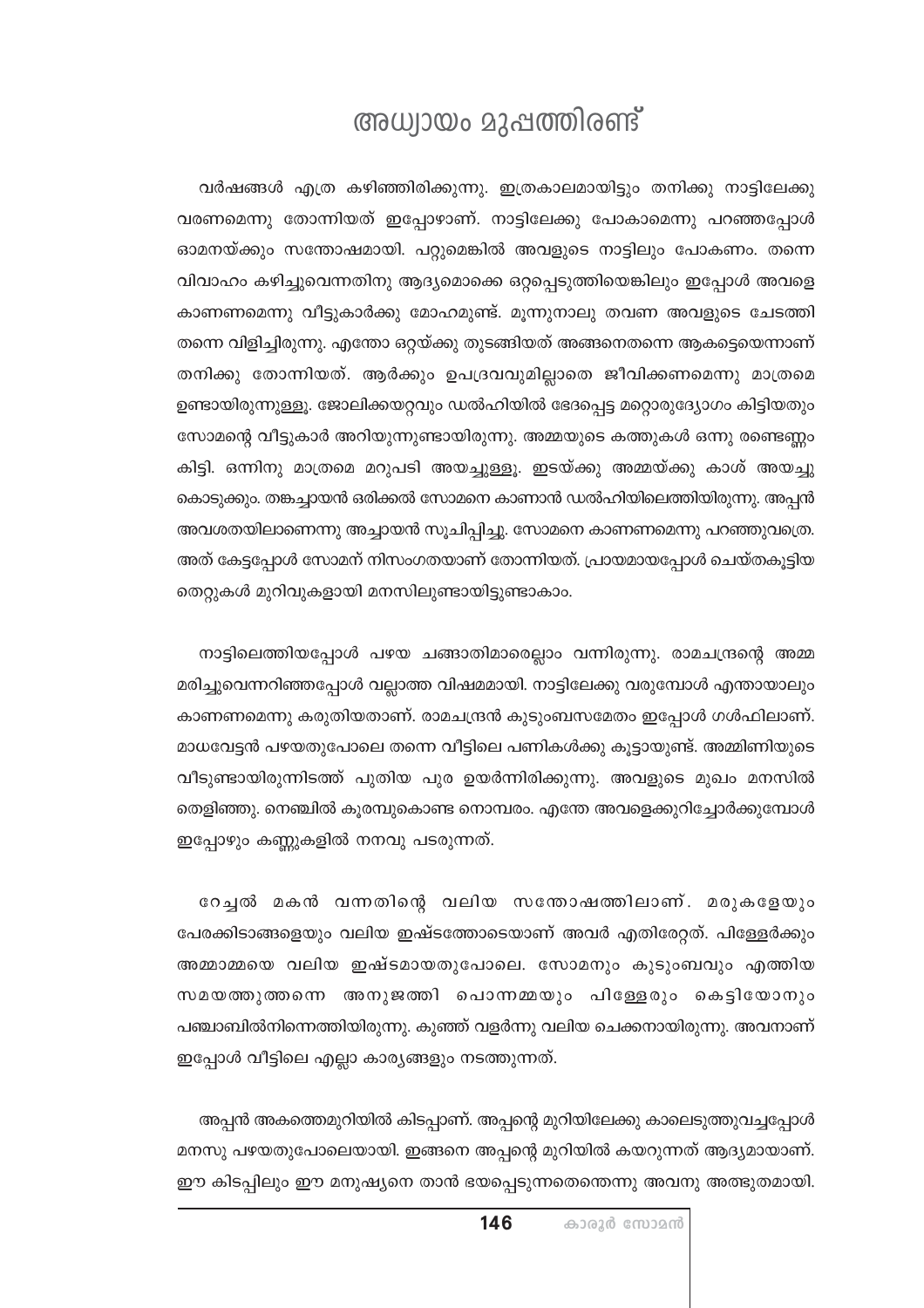കന്നിനെപൂട്ടുമ്പോൾ ക്ഷീണിച്ചിരിക്കുന്നു. അപ്പൻ ആകെ പാടത്ത് തളർന്നുവീണതാണത്രെ. പല ആശുപത്രികളിലും കൊണ്ടുപോയെങ്കിലും വലിയ മാറ്റമൊന്നുമുണ്ടായില്ല. സോമൻ മുറിയിലേക്കു കടന്നു. ഓമനയും പിള്ളേരും കൂടെയുണ്ട്. ശാമുവേൽ പിള്ളേരെ നോക്കി. ഓമന അവരെ അപ്പനടുത്തേക്കു നീക്കിനിർത്തി. അവരുടെ തലയിലും ദേഹത്തും ശാമുവേലിന്റെ വിരലുകൾ പരതി. സോമൻ അപ്പൻ കിടന്നിരുന്ന കട്ടിലിൽ ഇരുന്നു. ശാമുവേൽ മൂടൽവന്ന കണ്ണുകളോടെ അവനെ നോക്കി. അവന്റെ കൈയിനു മേലെ അയാളുടെ ചുളുങ്ങിയ വിരലുകൾ സ്പർശിച്ചു. ശാമുവേൽ അവന്റെ കൈ മുറുകെ പിടിച്ചു. അയാളുടെ കണ്ണുകൾ നിറഞ്ഞൊഴുകി. വലിയൊരു മാപ്പുപറയലിന്റെ അടയാളമായിരുന്നോ അത്. സോമന് അധികനേരം അപ്പന്റെ മുന്നിൽ ഇരിക്കാൻ തോന്നിയില്ല. അപ്പനെ കണ്ടപ്പോൾ തനിക്കുണ്ടായ വികാരം എന്തെന്നു തിരിച്ചറിയാൻ പോലും അവനായില്ല.

പുറത്തു നല്ല മഴ പെയ്യുന്നു. കർക്കടകം മഴ കൊണ്ട് കനിയുകയാണ്. തൊടിക്കപ്പുറമുള്ള മാവിൽ കാറ്റിൽ ഉലഞ്ഞുവീഴാൻ കുരുവിക്കൂടുണ്ടോ. മഴയിൽനനഞ്ഞെത്തിയ ഒരു പേരറിയാ കിളി മാത്രമുണ്ടവിടെ.

ഓമനേ...- സോമൻ വിളിച്ചു. അവൾ ഏറെ മാറിയിരിക്കുന്നു. റാഞ്ചിയിലെ ഒരു വഴിയരികിൽനിന്നു താൻ അവളെ വിളിച്ചുകൊണ്ടുപോരുമ്പോൾ കൈയിൽ എന്തുണ്ടായിരുന്നു. ഒന്നുമുണ്ടായിരുന്നില്ല. ഒരു ജോലികിട്ടിയെന്ന ആത്മവിശ്വാസം മാത്രമായിരുന്നു കൈമുതൽ. അന്നുമുതൽ ഇന്നുവരെ അവൾ മനസുകൊണ്ടും ശരീരം കൊണ്ടും തനിക്കൊപ്പമായിരുന്നു. ഇന്നേവരെ ഒരു മറുവാക്കുപറയിപ്പിക്കാൻ അവൾ ശ്രമിച്ചിട്ടില്ല. മൂന്നു കുട്ടികൾ ഉണ്ടായതും അവരെ വളർത്തി ഇത്രയാക്കിയതും അവൾ തന്നെയാണ്. ഓരോ അരിമണിയും പെറുക്കി സൂക്ഷിക്കുന്നതു പോലെയാണ് തന്റെ ജീവിതം അവൾ ധന്യമാക്കിയത്. തകർന്നു പോകേണ്ടിടത്തുനിന്നു തന്നെ കൈപിടിച്ചു കയറ്റിയത് ഓമനയാണ്. പ്രതിഫലമായി അവൾക്കു തന്റെ ജീവൻ നൽകിയാലും പകരമാവില്ലെന്നു സോമനറിയാം.

ഓമന സോമനു മുന്നിൽ വന്നുനിന്നു. അവൾക്കു വലിയ സന്തോഷമായിട്ടുണ്ട്. സ്വന്തമായി ആരുമില്ല എന്ന തോന്നലിൽ നിന്നു രക്ഷപ്പെട്ടതുപോലെ.

വാ... സോമൻ കുടയെടുത്തു അവളെ വിളിച്ചു.

എങ്ങോട്ടാ...

ഒരിടം വരെ...

പിളേളരെ വിളിക്കണോ...

വേണ്ട...

അവർ അകത്ത് പൊന്നമ്മയുടെ കുട്ടികളുമായി കളിക്കുകയാണ്. അയാൾ കുടയുമായി

കാരൂർ സോമൻ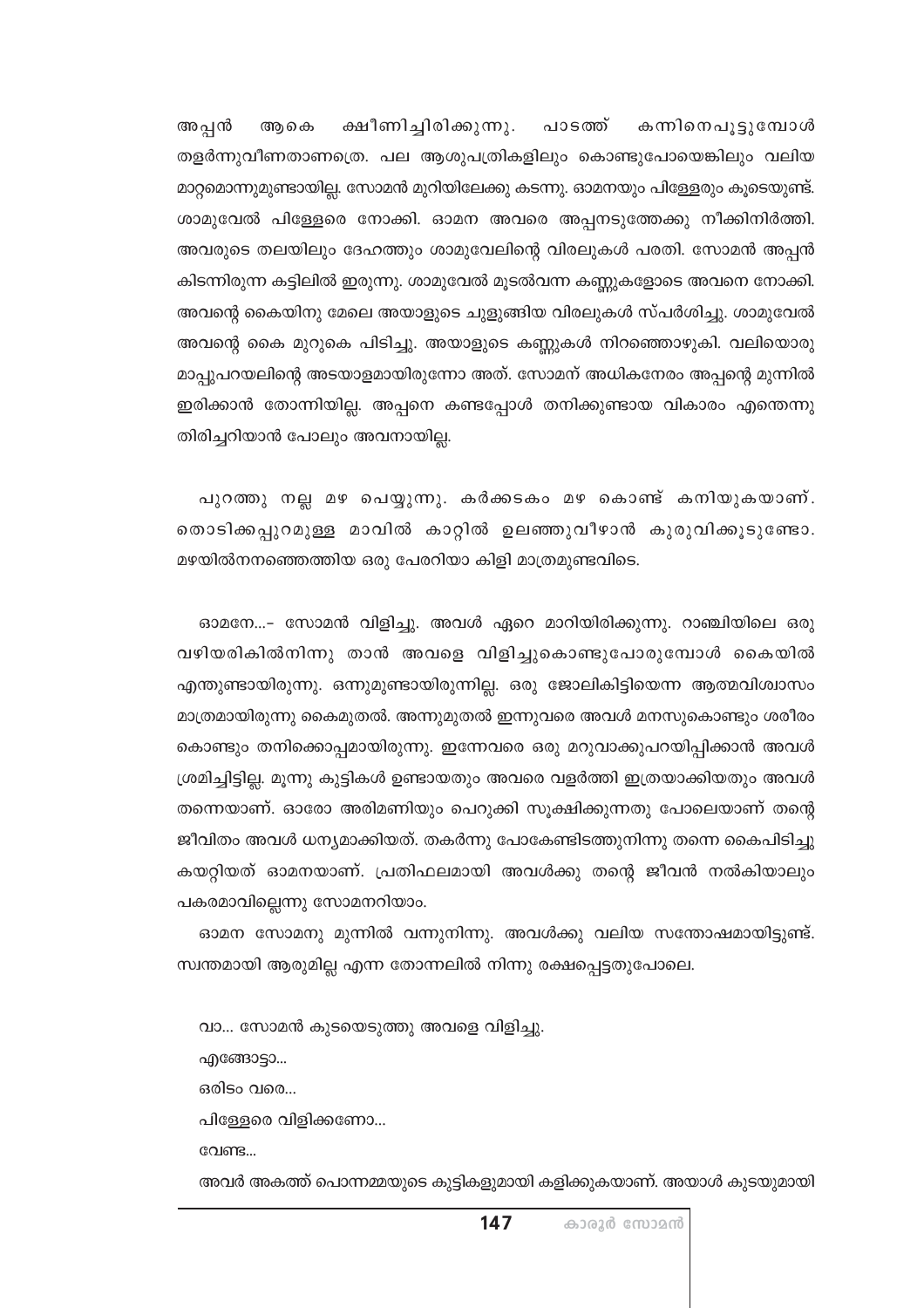പുറത്തേക്കിറങ്ങി. ഓമന ഒപ്പവും. അവർ തൊടികടന്നു നടന്നു. പുല്ലുകൾ നിറഞ്ഞുനിന്ന ഇടവഴിയിലൂടെ അയാൾ മനസറിഞ്ഞ് ഓരോ ചുവടും വച്ചു. ഈ വഴികളെല്ലാം മാഞ്ഞുപോയിരിക്കുന്നു. മഴവെള്ള ചാലുകളുടെ പാടുകളിലൂടെ അവർ നടന്നു. ഇരുവരുടേയും മുന്നിൽ മാടനപൊയ്ക നിറഞ്ഞു കിടന്നു. മാടന്റെ കിണറിന്റെ വശങ്ങൾ ഇടിഞ്ഞിട്ടുണ്ട്. ചുറ്റുമുള്ള കാട് കുറച്ചുകൂടി കനത്തതുപോലെ. അവൻ കാട്ടിലേക്കു നോക്കി. കാടന്മാർ ഇപ്പോഴും അവിടെയുണ്ടാകുമോ. അവന്റെ നോട്ടത്തിനു മറുപടിയായി കാട്ടിൽ നിന്നു നീണ്ട ഓലി ഉയർന്നു.

ഇതാണോ മാടനപൊയ്ക?– ഓമന ചോദിച്ചു. എത്രയോ തവണ സോമന്റെ നാവിൽനിന്നു ഈ പൊയ്കയെ ഓമന അറിഞ്ഞിരിക്കുന്നു. അവളുടെ മനസിൽ അത്ഭുതം കൂറി.

അതെ ഇതാണ് എന്റെ മാടാനപൊയ്ക. ഈ പൊയ്കയാണ് എനിക്ക് എന്നു സ്ഥതമായിരുന്നത്. ഇവിടെ മാടന്റെ സുരക്ഷിതത്വമാണ് എന്നെ ജീവിക്കാൻ പ്രേരിപ്പിച്ചത്. മാടനെ ഞാൻ കണ്ടിട്ടില്ല. പക്ഷെ മാടൻ എന്നെ കണ്ടിട്ടുണ്ട്. എന്റെ കൂടെ മാടൻ എന്നുമുണ്ടായിരുന്നു. ഞാൻ വിളിക്കുമ്പോഴൊക്കെ മാടൻ എന്റെ അടുത്ത് ഓടിയെത്തുമായിരുന്നു...- സോമൻ കുടയിൽനിന്നു മാറി മുന്നോട്ടേക്കു നീങ്ങി. മഴ അവനിലേക്കു പെയ്തിറങ്ങി. കുട ചൂടിക്കാൻ എത്തിയ ഓമനയെ അവൻ വിലക്കി. അവൾക്കിത് അത്ഭുതമായി. താൻ ഇന്നുവരെ കണ്ട സോമനല്ലിത്. മാടനും സോമനും ഒന്നാകുകയാണോ. അവൾക്കു സോമനെ മാടനായി തോന്നി. അയാൾ പറഞ്ഞുകൊടുത്ത കഥകളിലെ മാടന്റെ രൂപം സോമനു കൈവരുന്നുവോ.

സോമൻ കൈയിലുണ്ടായിരുന്ന പുസ്തകം നിവർത്തി. കാട്ടുപോത്ത് എന്നെഴുതിയ ആദ്യ ഏട് മഴയിൽ കുതിർന്നു. പിന്നെ ഓരോ ഏടുകളും. അവൻ പുസ്തകത്തിന്റെ ഏടുകളൊരോന്നും അടർത്തിയെടുത്തു മാടന പൊയ്കയിലൊഴുക്കി. ഓരോന്നും മഴത്തുള്ളികൾക്കൊപ്പം മാടനപൊയ്കയിൽ തത്തിക്കളിച്ചു. മാടനപൊയ്കയെ അവന്റെ പുസ്തക താളുകൾ അറിഞ്ഞു. അവ ഒഴുകിയൊഴുകി മാടന്റെ കിണറിനു ചുറ്റും നിറഞ്ഞു നിന്നു.

കുട മാറ്റിവച്ച് ഓമന അവനടുത്തേക്കു മഴ നനഞ്ഞെത്തി. അയാളുടെ മാറിൽ തലവച്ചു അവൾ മാടനപൊയ്കയിലേക്കു നോക്കി. സോമൻ അവളെ ചേർത്തു പിടിച്ചു. പിന്നെ പതിയെ തിരിഞ്ഞു നടന്നു. നടക്കുന്നതിനിടയിൽ ഓമന മാടനപൊയ്കയിലേക്കു ഒന്നു കൂടി നോക്കി. സോമൻ പറഞ്ഞുതന്ന മാടനപൊയ്കയല്ല അവൾ കണ്ടത്. പൊയ്കയ്ക്കു ചുറ്റും കാടുമില്ല, കാട്ടിൽ കാടന്മാരുടെ ഓലിയുമില്ല.

അപ്പുറത്തെവിടെ നിന്നോ ഏതോ നാട്ടുപട്ടിയുടെ കുര കേട്ടു. പറഞ്ഞുകേട്ടതിൽ മരങ്ങളൊഴിഞ്ഞ ചെറിയ കുന്നുകൾ മാത്രം. പിന്നെ തലയുയർത്തി നിൽക്കുന്ന റബർ